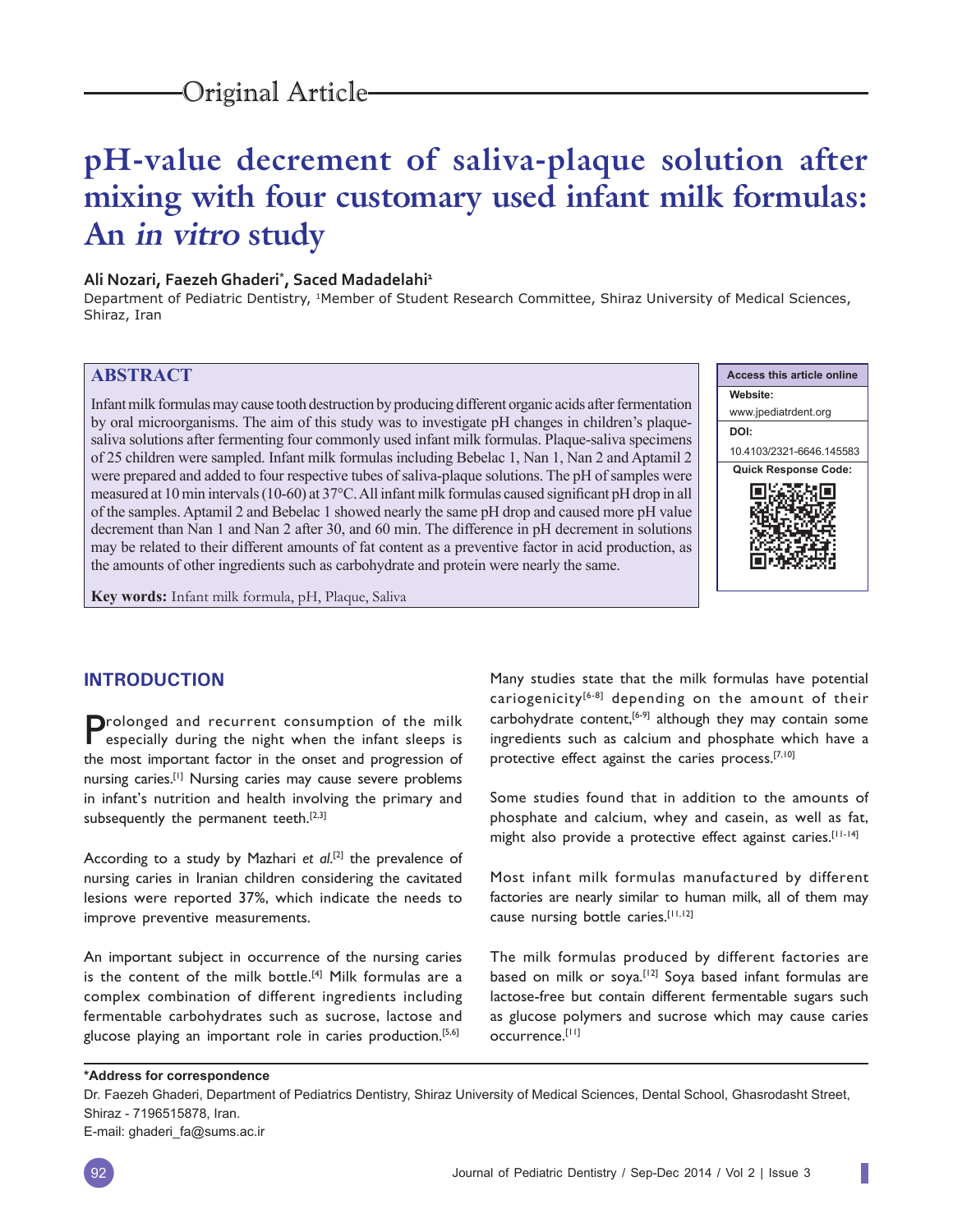Sheikh *et al*. [12] showed that all of the milk formulas (soya based and milk based formulas) lowered plaque and salivary pH value to below the critical pH of 5.7 after consumption by children.

Knowledge of cariogenicity of different milk formulas may help us reducing caries incidence by selecting the safest ones.

At present, there are no available data about characteristics and cariogencity of the different infant milk formulas which are used widely in Iranian population. Hence, this matter is an important issue for research.

## **MATERIALS AND METHODS**

This simple randomized study was carried out on 25 healthy children 4-6 years old.

#### **Elusion criteria**

- 1. Subjects on antibiotic therapy in the past 6 weeks.
- 2. Allergy to milk or soya.
- 3. Subjects using drugs affecting salivary flow.

Informed consent was taken from parents to participate their children in the study. Approval of the Institutional Ethical Committee was obtained.

The children received full-mouth prophylaxis before examination. They were asked not to implicate oral hygiene for 24 h and not to have anything at least 2 h prior the study.[11] Supragingival plaque from the buccal surface of posterior teeth was collected using a spoon excavator (API Stainless Steel Instruments, German).<sup>[15]</sup>

Samples containing 2 ml of the non-stimulated saliva were collected in 50 ml glass centrifuge tubes for each subject using a Pasteur pipette.<sup>[16]</sup> Supra gingival plaque from the buccal surface of posterior teeth was collected by spoon excavator (one excavator movement), then the plaque was added to the samples and stirred well. Two ml of deionized water was added in each tube, and one of the tubes was kept as the negative control. Sucrose 10% was added to another tube regarded as positive control group.

Four commercially available infant milk formulas were chosen for the study including Nan 1 and Nan 2 (Nestle, Iran), Aptamil 2 (Nutrica, Iran) and Bebelac I (Daroo pakhsh, Iran).

The mentioned infant milk formulas were prepared according to the manufacturer's instructions, then 2 ml of each preparation were added to each respective plaque-saliva solutions. The pH was measured at the beginning of preparation by pH-meter device (WTW Inolab PH 720, Germany). After each pH measurement, the used electrode was washed in distilled water and placed in a standard buffer solution of pH 7, then the next pH value was determined.[15]

The pH values of plaque-saliva samples were also measured at 10, 20, 30, 40, 50, and 60 min intervals. Data were analyzed by SPSS version 17. Kruskal-Wallis test and ANOVA test applied properly.  $P < 0.001$  was considered as significant.

## **RESULTS**

The results of the present study showed that all of the four infant milk formulas decreased the mean pH values in saliva-plaque solutions significantly after 30 min and 60 min of preparation  $P = 0.0023$ .

Bebelac 1 and Aptamil 2 decreased the mean values of pH in all samples more than the two other milk formulas nearly at the same rate  $P = 0.0012$ .

The mean pH decrement made by Nan 1, and Nan 2 in the samples were also nearly the same [Table 1].

## **DISCUSSION**

It is generally accepted that the nutrients with more acid production after fermentation by plaque microorganisms have more cariogencity. The methods which measure plaque pH values following food consumption are used in many researches because of their valuable guide to determine the potential cariogencity of foods.<sup>[16,17]</sup>

In the current study, we used an experimental method for pH change measurements of saliva-plaque solution after using different infant milk formulas.

#### **Table 1: The mean of pH values and pH decrements of samples at 30 and 60 min after preparation**

| <b>Samples</b>   | pH at the beginning |                 |                 | pH after 30 min pH after 60 min pH decrement after 30 min pH decrement after 60 min |                  |
|------------------|---------------------|-----------------|-----------------|-------------------------------------------------------------------------------------|------------------|
| Bebelac          | $6.75 \pm 0.14$     | $6.41 \pm 0.12$ | $6.08 + 0.09$   | $0.34 \pm 0.05$                                                                     | $0.69 \pm 0.08$  |
| Nan 1            | $6.96 \pm 0.15$     | $6.63 \pm 0.13$ | $6.52+0.11$     | $0.24 \pm 0.03$                                                                     | $0.43 \pm 0.05$  |
| Aptamil 2        | $6.71 \pm 0.15$     | $6.34 \pm 0.12$ | $6.00+0.06$     | $0.44 \pm 0.06$                                                                     | $0.67+0.07$      |
| Nan 2            | $6.67+0.14$         | $6.35 \pm 0.13$ | $6.24 \pm 0.10$ | $0.29 \pm 0.03$                                                                     | $0.48 \pm 0.07$  |
| Positive control | $6.51 \pm 0.13$     | $6.07+0.14$     | $5.54 \pm 0.13$ | $0.52 \pm 0.07$                                                                     | $0.93 \pm 0.09$  |
| Negative control | $6.96 \pm 0.13$     | $6.93 \pm 0.11$ | $6.96 \pm 0.10$ | $0.01 \pm 0.009$                                                                    | $0.02 \pm 0.007$ |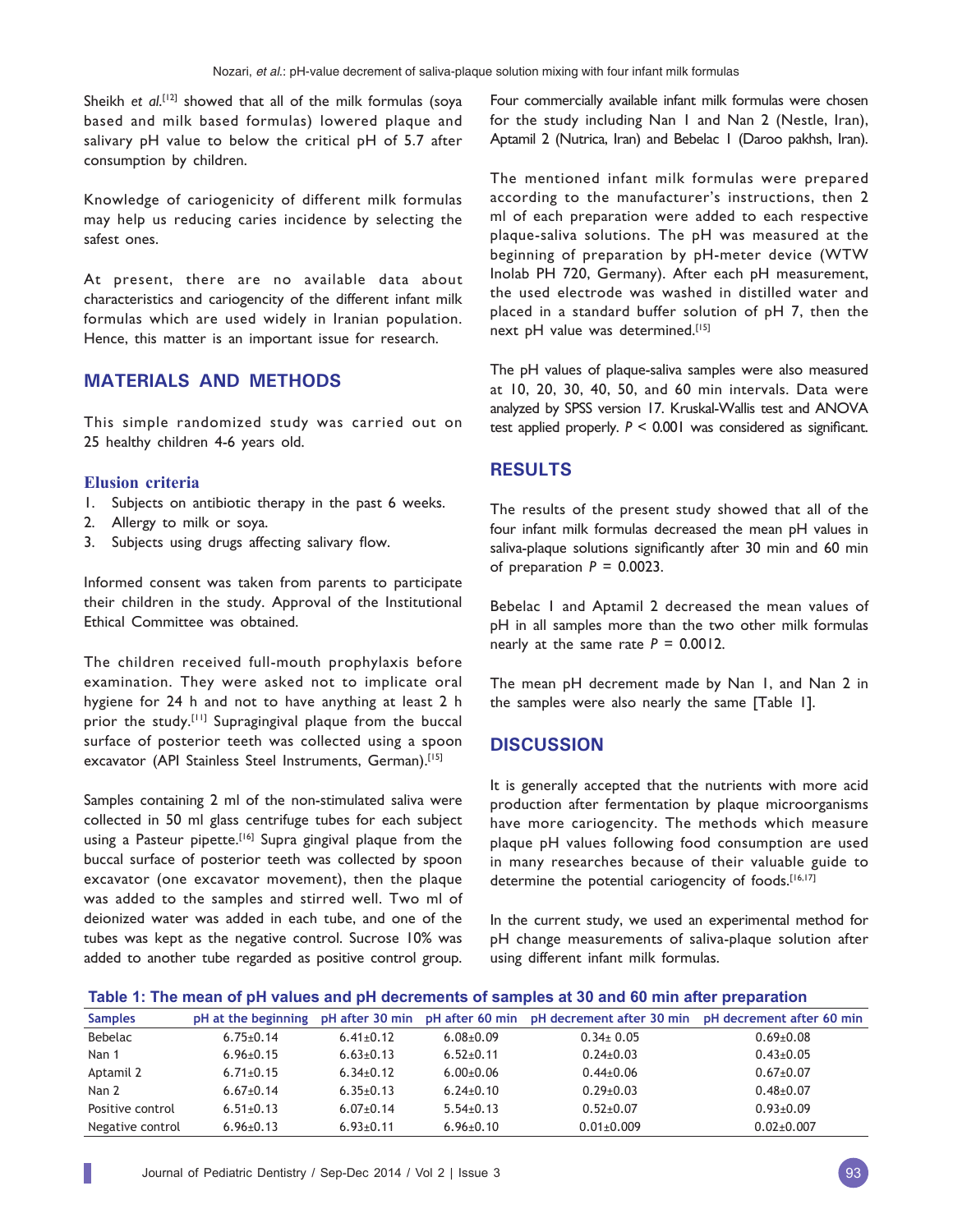Some studies reported that the presence of protein and casein in milk has a buffering capacity.[18-23]

Proteins such as lactoferrin can prevent streptococcus mutans from binding to enamel the surface as well as dental plaque matrix.[24,25]

Chaundhary *et al*. [19] showed that the presence of protein in milk has a protective effect against caries. Their findings showed that soya-based milk formulas lowered the plaque pH value more than milk-based ones.<sup>[19]</sup>

However, Moynihan *et al*. [20] showed no significant difference between pH value decrement made by soya based and milk based formulas.<sup>[20]</sup> This disagreement may be due to the different sugar contents of soya-based milk formulas made by different factories.[20]

All of four milk formulas used in the current study were milk-based formulas and the protein and casein, as well as the carbohydrate and mineral content of them, were nearly the same [Table 2].

The results of the current study showed that all of these milk formulas lowered the mean pH value of saliva-plaque solutions significantly.

Beblack 2 and Aptamil 1 decreased the mean plaque pH value significantly more than Non 1, Non 2 in all of the samples.

Chaundhary et al.<sup>[19]</sup> found no significant effect of casein in preventing the decrement of pH value. They suggested that the buffering capacity of casein was not able to neutralize the acid produced by fermentation of milk carbohydrates.

Minerals may have some cariostatic effects in milk products.[26] According to many researchers, iron is considered to inhibit the caries process.[27,28] Masih *et al*. [29] who studied on three different milk formulae, showed that lactodex 2 decreased the salivary pH value less than lactogen 2 and Amulspray. They stated that it may be related to different iron content of the three milk products. Lactodex 2 had the highest iron content (8.0 mg) in comparison with Lactogen 2 (7.9 mg) and Amulspray (5.0 mg).[29]

#### **Table 2: The amounts of different ingredients in four infant milk formulas (per 100 g milk powder)**

| Ingredient/100 g powder Bebelac 1 Aptamil 2 Nan 1 |      |      |      | Nan 2 |
|---------------------------------------------------|------|------|------|-------|
| Carbohydrate (g)                                  | 54.3 | 52.7 | 58.4 | 57.2  |
| Protein (g)                                       | 14.7 | 15.4 | 13.6 | 12.8  |
| Fat $(g)$                                         | 20.3 | 20.7 | 27.7 | 77.4  |
| Calcium (mg)                                      | 450  | 500  | 477  | 432   |
| Phosphate (mg)                                    | 309  | 324  | 289  | 288   |

Fat can prevent dental caries by different mechanisms.<sup>[14,30,31]</sup> The fatty acids and monoglycerides can show antimicrobial effects.<sup>[30,31]</sup> Fat can also have a physical effect, reducing the contact of carbohydrates with microorganisms of plaque and saliva. It may play a preventive role as a barrier, reducing the fermentation process.<sup>[14,30]</sup>

The amount of fat in milk formulas used in our study was different [Table 2].

The fat content in Nan 1 and Nan 2 was nearly 25% higher than Aptamil I and Bebelac 2 [Table 2].

## **CONCLUSION**

Bebelac 1 and Aptamil 2 decreased the mean values of pH in all samples more than the two other milk formulas nearly at the same rate.

The different pH decrease in solutions may be related to their different amounts of fat content (The fat content in Nan 1 and Nan 2 was higher than Aptamil 1 and Bebelac 2) as the carbohydrate and protein content as well as the amounts of casein and whey of four milks were nearly the same.

## **ACKNOWLEDGMENT**

This article is based on a thesis submitted to the faculty of Dentistry, Shiraz University of Medical Sciences, in partial fulfillment of the requirements for the D.D degree (No 5369).

## **REFERENCES**

- 1. Ripa LW. Nursing caries: A comprehensive review. Pediatr Dent 1988;10:268-82.
- 2. Mazhari F, Talebi M, Zoghi M. Prevalence of early childhood caries and its risk factors in 6-60 months old children in Quchan. Dent Res J 2007;4:96-101.
- 3. Schroth RJ, Halchuk S, Star L. Prevalence and risk factors of caregiver reported Severe Early Childhood Caries in Manitoba First Nations children: Results from the RHS Phase 2 (2008-2010). Int J Circumpolar Health 2013;72.
- 4. Tyagi R. The prevalence of nursing caries in Davangere preschool children and its relationship with feeding practices and socioeconomic status of the family. J Indian Soc Pedod Prev Dent 2008;26:153-7.
- 5. Jenkins GN, Ferguson DB. Milk and dental caries. Br Dent J 1966;120:472-7.
- 6. Tinanoff N, O'Sullivan DM. Early childhood caries: Overview and recent fi ndings. Pediatr Dent 1997;19:12-6.
- 7. Reynolds EC, Cain CJ, Webber FL, Black CL, Riley PF, Johnson IH, *et al.* Anticariogenicity of calcium phosphate complexes of tryptic casein phosphopeptides in the rat. J Dent Res 1995;74:1272-9.
- 8. Moynihan PJ, Gould ME, Huntley N, Thorman S. Effect of glucose polymers in water, milk and a milk substitute on plaque pH *in vitro*. Int J Paediatr Dent 1996;6:19-24.
- 9. Moynihan P. Diet and dental caries. In: Murray JJ, Nunn JH, Steele JG, editors. Prevention of Oral Disease. 4<sup>th</sup> ed. Oxford: Oxford University Press; 2003. p. 7-34.